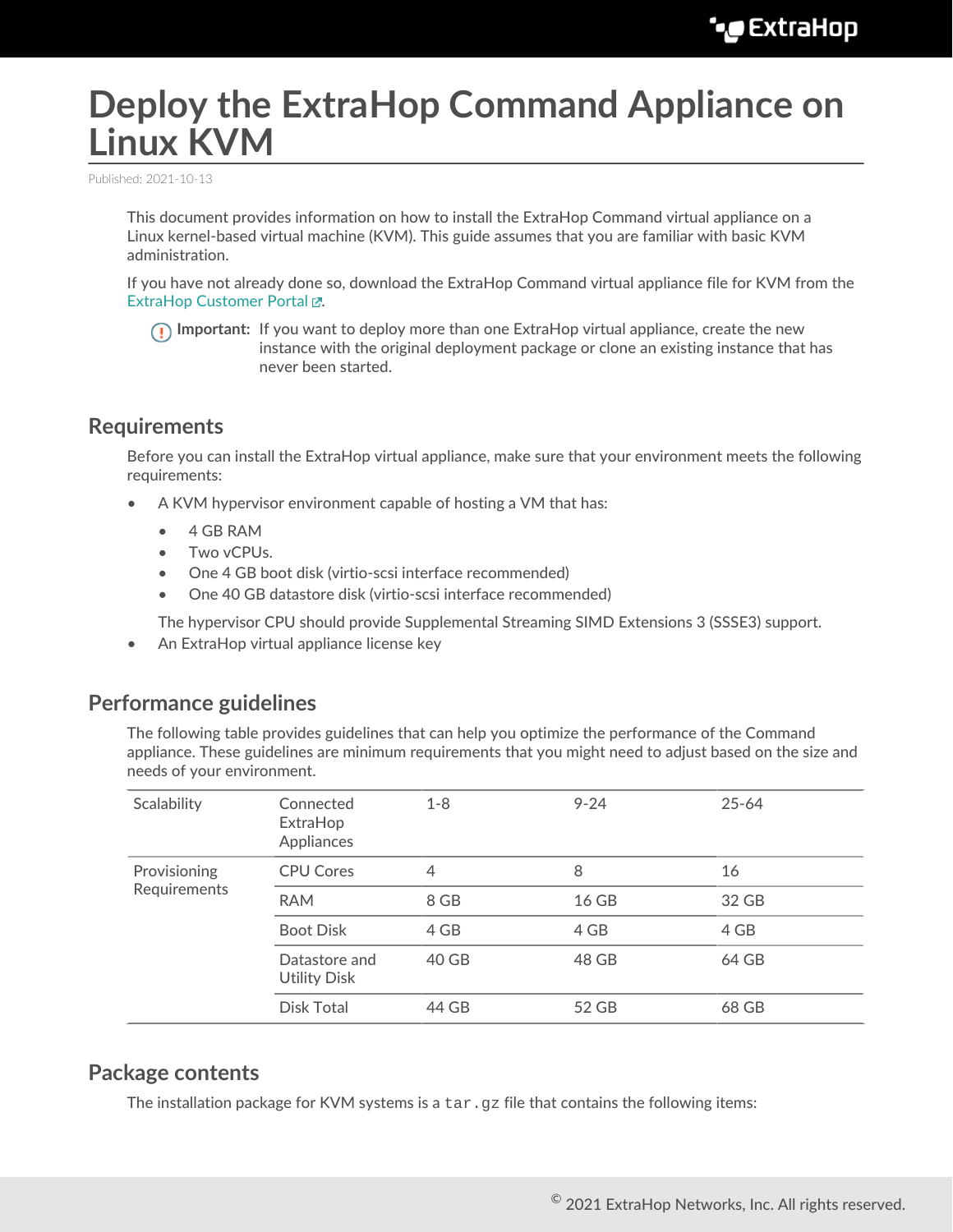#### **eca.xml**

The domain XML configuration file

#### **eca.xml.md5**

An MD5 checksum file to verify the integrity of the eca.xml file.

#### **extrahop-boot.qcow2**

The boot disk

#### **extrahop-boot.qcow2.md5**

An MD5 checksum file to verify the integrity of the extrahop-boot.qcow2 file.

#### **extrahop-data.qcow2**

The datastore disk

#### **extrahop-data.qcow2.md5**

An MD5 checksum file to verify the integrity of the extrahop-data.qcow2 file.

## **Edit the domain XML configuration file**

Edit the configuration file and create the ExtraHop virtual appliance.

- 1. Extract the  $\tan\, gz$  file that contains the installation package.
- 2. Copy the two disks extrahop-boot.qcow2 and extrahop-data.qcow2 to your KVM system. Make a note of the location where you store these files.
- 3. Open the domain XML configuration file. Find and edit the following values:
	- a) Change the VM name (ExtraHop-ECA) to the name you want to assign to your ExtraHop virtual appliance.

```
<name>ExtraHop-ECA</name>
```
b) Change the source file path *[PATH\_TO\_STORAGE]* with the location where you stored the virtual disk files in step 1.

```
<source file='[PATH_TO_STORAGE]/extrahop-boot.qcow2'/>
<source file='[PATH_TO_STORAGE]/extrahop-data.qcow2'/>
```
- 4. Save the XML file.
- 5. Log in to the KVM console.
- 6. Create the new ExtraHop virtual appliance with your revised domain XML configuration file by running the following command:

virsh define eca.xml

7. Start the virtual machine by running the following command:

virsh start <vm\_name>

Where *<vm\_name>* is the name of your virtual appliance you configured in step 3.

## **(Optional) Configure a static IP address**

By default, ExtraHop systems ship with DHCP enabled. If your network does not support DHCP, you must configure a static address manually.

1. Log in to the KVM host.